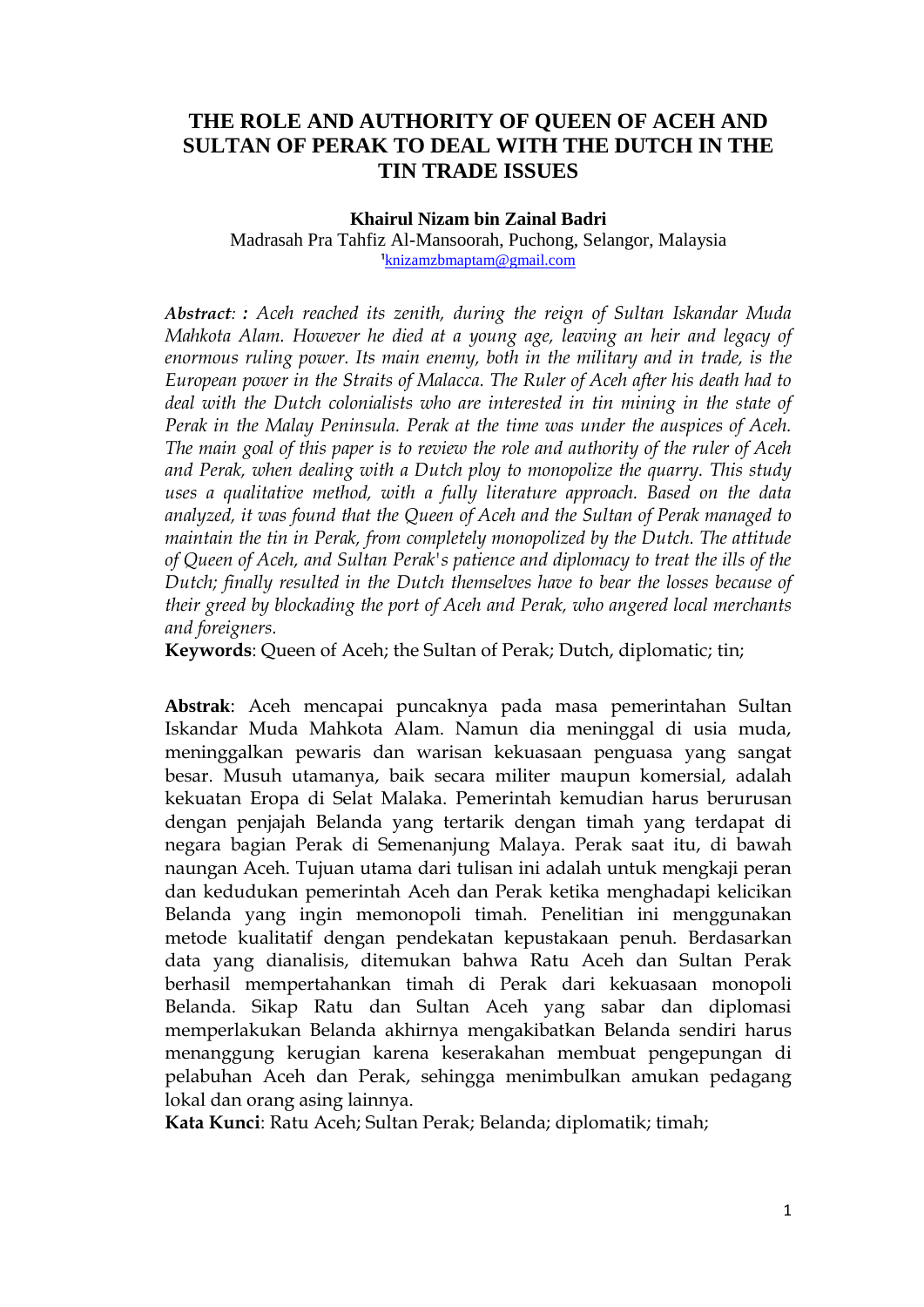## **A. Introduction**

Sultan Iskandar Muda Mahkota Alam died at a relatively young age, less than 45 years old. He died when Aceh was at the height of glory. Almost the whole of Malaya was under the rule of Aceh, at the time. Aceh became the strongest competitor to the Portuguese, the European powers that have been successfully established in Melaka for the first time, whether in the military or in trade. Aceh, however, establish relationships with other European powers, such as the Dutch and English. $1$ 

Sultan Iskandar Muda had better relations with the English, than the Dutch. But after he died, Dutch got the better places in Aceh than English. When Sultan Iskandar Thani ruled Aceh (after the death of Sultan Iskandar Muda), the Dutch has had its own trade office in the state of Aceh. $<sup>2</sup>$ </sup>

Unlike Sultan Iskandar Muda, Sultan Iskandar Thani is rumored to have no ambition to expand his kingdom (Zainuddin H. M., 1957).<sup>3</sup> The Dutch, on the other hand, strengthened their power in the archipelago by trying to control trade routes in Asia. The first step was to establish a trade center in Jakarta after setting foot in Indonesia in  $1596<sup>4</sup>$ 

To protect its trade routes, inevitably the Dutch had to add military assets, and control the Straits of Malacca. The news of the discovery of tin by the Portuguese in Perak in the late 1590s caused the Dutch to dream of conquering Melaka. By controlling Melaka, the Dutch were not only able to control the Straits of Melaka route; even had the opportunity to strengthen trade with the states in Malaya.<sup>5</sup>

But Dutch businesses to plunder the land in Perak not an easy task because Perak at that time was under the auspices of Aceh. Perak still has its own government. The situation forced the Dutch to build a good relationship with Silver and Aceh to enable them to get the desired results.

Thus, to be studied in this paper is a diplomatic relationship between Perak, Aceh and the Dutch on the issue of tin trade in Perak, after the death of Sultan Iskandar Muda Mahkota Alam. In order for the research to be more focused,

<sup>1</sup> Gischa, S. (2020, January 08). *Biografi Sultan Iskandar Muda dan Perjuangannya.* Retrieved March 15, 2021, from Kompas.com: https://www.kompas.com/skola/read/2020/01/08/100000069/biografi-sultan-iskandarmuda-dan-perjuangannya?page=all

<sup>&</sup>lt;sup>2</sup> Lombard, D. (1986). *Kerajaan Aceh Jaman Sultan Iskandar Muda (1607-1636).* (W. Arifin, Trans.) Jakarta: Balai Pustaka, p.168

<sup>3</sup> Zainuddin, H. M. (1957). *Singa Atjeh Biographi Seri Sulthan Iskandar Muda.* Medan: Penerbit Iskandar Muda, p.174

<sup>4</sup> Andaya, L. Y. (1992). Interactions with the Outside World and Adaptation in Southeast Asian Society, 1500-1800. In N. Tarling (Ed.), *The Cambridge History of Southeast Asia* (Vol. 1, pp. 345-401). Cambridge: Cambridge University Press. p.359

<sup>5</sup> Winstedt, R. O., & Wilkinson, R. J. (1974). *A History of Perak.* Kuala Lumpur: The Malaysian Branch of the Royal Asiatic Society, p.14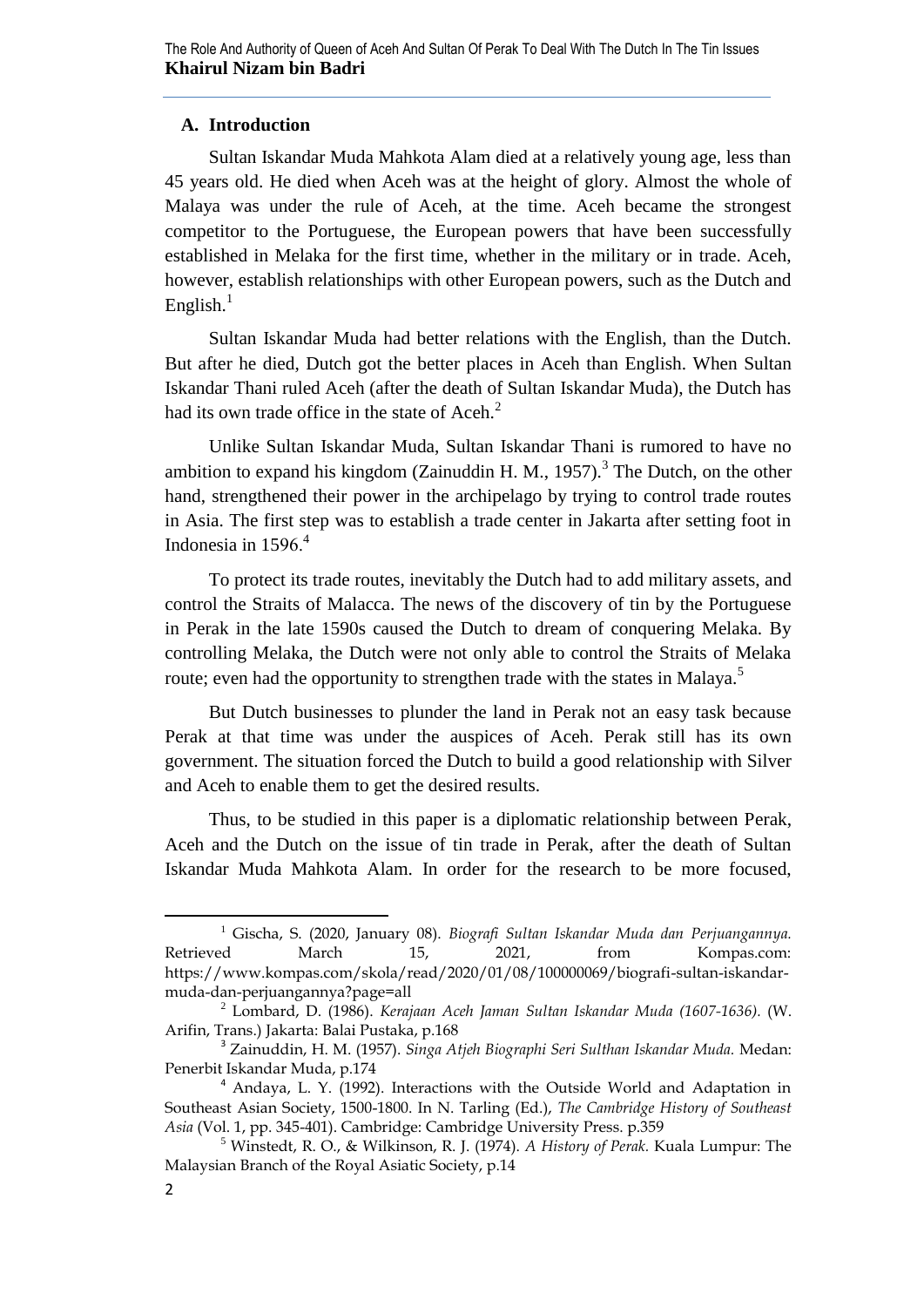attention is given to the figures involved based on a historical chronology covering the date and place. As for the goal of this study is to determine the role and authority of the Malay Muslim governments, in addressing the issue of diplomatic and trade with European powers like the Dutch.

### **B. Research Methodology**

 $\overline{\phantom{a}}$ 

This qualitative study uses a fully literature approach.<sup>6</sup> The data obtained from the documentation that involves a historiography that erupted in the state of Perak, Aceh province, and Dutch colonialism in the Malay world. These data are then critically evaluated and formulated, so that the goals of the study are achieved.

### **C. Findings: Family relationship**

In the reign of Sultan Iskandar Muda Mahkota Alam, the relationship between Perak, Pahang and Aceh became more closely, due to the occurrence of marriages among members of the royal family. The son of Sultan Abdul Ghafur Mohayuddin Shah ibn Almarhum Sultan Abdul Kadir Alaudin Shah (12th Sultan of Pahang, ruled 1592-1614), namely Raja Abdullah (Marhum Muda Pahang) was married to a grand daughter of Sultan Mansur Shah of Perak. After Raja Abdullah and his father were killed in 1614, his wife and other members of her family set out for Perak.<sup>7</sup>

One of the princesses of Raja Abdullah was married to Raja Sulong, who was the son of the couple Raja Mahmud and Tun Kecil, the daughter of Tun Isap Misai Bendahara Seri Maharaja Johor. <sup>8</sup> The father of Raja Mahmud was Raja Kasab, who was married to the daughter of Sultan Mansur Shah II (8th Sultan of Pahang, ruled 1555-1560) named Puteri Puteh. Raja Kasab was the son of Sultan Khoja Ahmad, Sultan of Siak.<sup>9</sup> While in another record, Raja Mahmud is the son of Raja Ali Al-Aiali, originally from Johor. $^{10}$ 

As for Raja Mahmud's sister named Puteri Bongsu Chendera Dewi was married to Raja Ahmad (later called Sultan Ahmad Shah II who was the 11th Sultan, ruled 1590-1592). Raja Ahmad was the son of Sultan Abdul Kadir Alaudin Shah and the brother of Sultan Abdul Ghafur. This marriage has given birth to a son

<sup>6</sup> Wasino, M., & Endah Sri, H. (2018). Metode Penelitian Sejarah: dari Riset hingga Penulisan.

<sup>7</sup> Linehan, W. (1973). *A History of Pahang.* Kuala Lumpur: The Malaysian Branch of the Royal Asiatic Society, p.34

<sup>8</sup> *Senarai Sultan Perak.* (2021, March 05). Retrieved March 12, 2021, from Laman Web Rasmi Pejabat D.Y.M.M. Paduka Seri Sultan Perak: http://sultan.perak.gov.my/index.php/informasi-kesultanan/senarai-sultan-perak

<sup>9</sup> Linehan, W. (1973). *A History of Pahang.* Kuala Lumpur: The Malaysian Branch of the Royal Asiatic Society, p.34

<sup>10</sup> *Senarai Sultan Perak.* (2021, March 05). Retrieved March 12, 2021, from Laman Web Rasmi Pejabat D.Y.M.M. Paduka Seri Sultan Perak: http://sultan.perak.gov.my/index.php/informasi-kesultanan/senarai-sultan-perak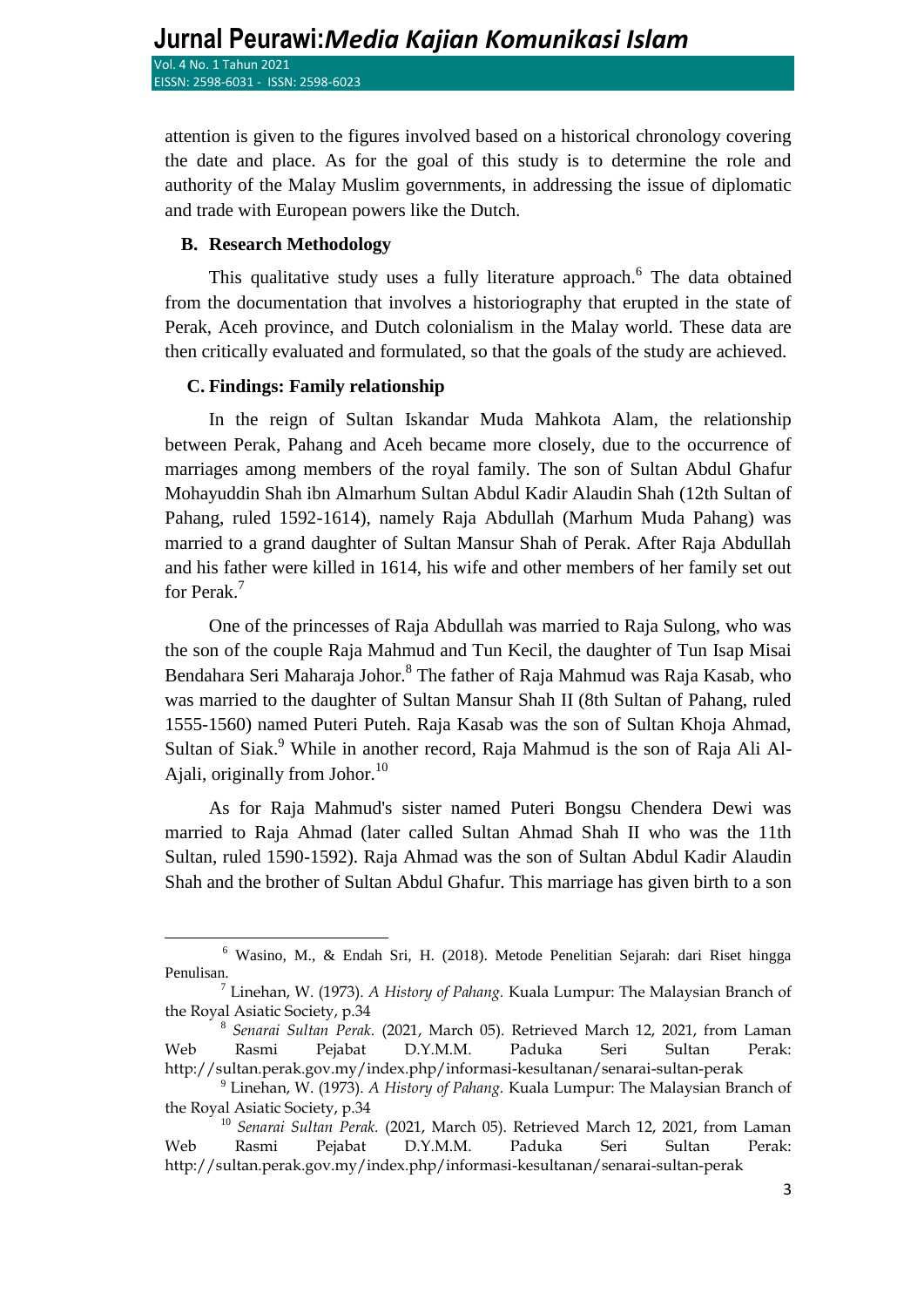named the Raja Mughal.<sup>11</sup> In terms of family ties, Raja Mughal and Raja Sulong are cousins.

When Sultan Iskandar Muda Mahkota Alam made a series of attacks from 1613 to 1620 in Malaya, many of the royal family has become a prisoner of Aceh.<sup>12</sup> This includes the families of Raja Sulong and Raja Mughal. Sultan Iskandar later married the aunt of Raja Mughal named Puteri Kamaliah while Raja Mughal was married to his daughter named Puteri Seri Alam (later called Sultanah Safiatuddin Tajul Alam). $13$ 

After Sultan Iskandar Muda died in 1636, son of Mughal instated as the 13th Sultan of Aceh with title Sultan Iskandar Thani. Following the death of Sultan Salehuddin ibn Sultan Mahmud Shah (the 9th Sultan of Perak) that year in Kampar; then Sultan Iskandar Thani as the patron of Perak sent Raja Sulong, replacing Sultan Salehuddin to be the new Sultan of Perak, with the title of Sultan Muzaffar Shah II. $14$ 

Sultan Iskandar Thani died on 15 February 1641. A month earlier (14 January 1641), the Dutch army had successfully demolished the Portuguese fort in Melaka. Dutch victory was in fact has raised concerns Sultan Iskandar Thani during his lifetime when he recalled the fate of the Malay-Muslims in the future. This was because the Dutch influence became stronger in the Straits of Malacca.<sup>15</sup>

Sultan Iskandar Thani follows the traces of the previous Sultan, who cares in the field of knowledge and religion. One of the landmarks he built was Kandang, located opposite Balai Gading.<sup>16</sup> Kandang is a landmark that shows his love for Rasulullah SAW. Anyone who wants to enter Kandang must recite salawat to the Prophet SAW. Balai Gading, on the other hand, is a special office that houses a

 $\overline{a}$ 

<sup>&</sup>lt;sup>11</sup> Hassan, W. A. (2016). *Kesultanan Melayu Pahang*. Retrieved March 12, 2021, from Portal Diraja Pahang: http://www.dirajapahang.my/portaldiraja/?page\_id=115

<sup>12</sup> Effendy, H. (2017, June 19). *Sultan Iskandar Muda: Penakluk Alam Melayu dari Aceh.* Retrieved March 12, 2021, from The Patriots: https://www.thepatriots.asia/sultaniskandar-muda-penakluk-alam-melayu-dari-acheh/

<sup>13</sup> Hassan, W. A. (2016). *Kesultanan Melayu Pahang.* Retrieved March 12, 2021, from Portal Diraja Pahang: http://www.dirajapahang.my/portaldiraja/?page\_id=115

<sup>14</sup> *Senarai Sultan Perak.* (2021, March 05). Retrieved March 12, 2021, from Laman Web Rasmi Pejabat D.Y.M.M. Paduka Seri Sultan Perak: http://sultan.perak.gov.my/index.php/informasi-kesultanan/senarai-sultan-perak

<sup>15</sup> Zainuddin, H. M. (1957). *Singa Atjeh Biographi Seri Sulthan Iskandar Muda.* Medan: Penerbit Iskandar Muda, p.174

<sup>16</sup> Wessing, R. (1991). An Enclosure in the Garden of Love. *Journal of Southeast Asian Studies* (1), 1-15, p.3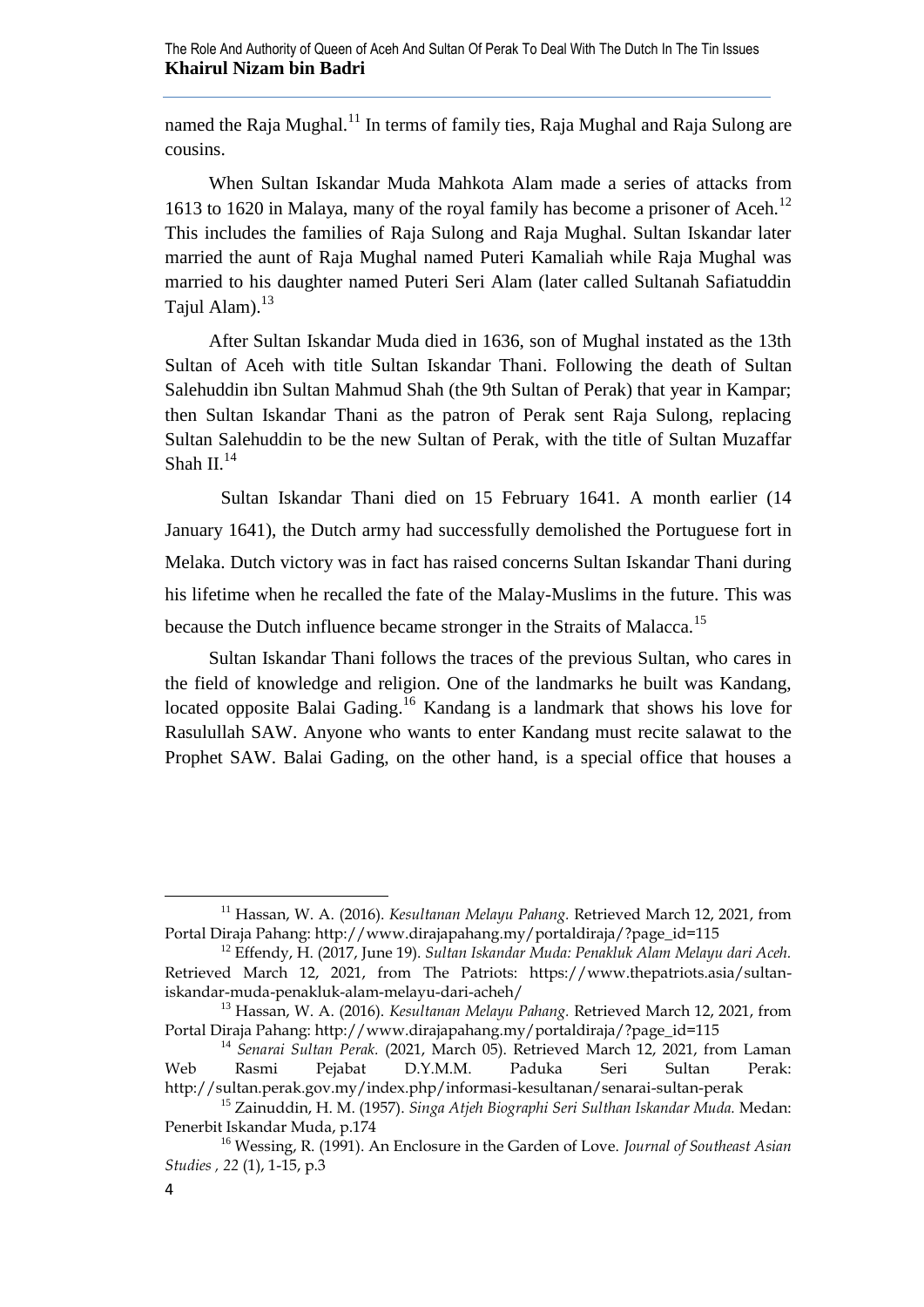# **Jurnal Peurawi:***Media Kajian Komunikasi Islam*

Vol. 4 No. 1 Tahun 2021 EISSN: 2598-6031 - ISSN: 2598-

 $\overline{a}$ 

number of scholars, and hulubalang; who became the most senior officers in the government.<sup>17</sup>



Figure 1: Family relationship between Perak and Aceh; and its connection with the Melaka and Pahang dynasties

Sultan Iskandar Thani was replaced by his Queen, Sultanah Safiatuddin Tajul Alam. Her Majesty ascended the throne at a very young age, 29 years old.<sup>18</sup> However, the Queen is not a bigot because like her husband, she is also very pious in the field of knowledge and religion. In fact, she was the one who helped her husband a lot in government when faced with state problems; especially the opponents to her husband, who wanted the Sultan appointed from among the Acehnese, not outsiders.<sup>19</sup>

The Queen was raised in a religious environment, especially in the family next to her mother, Puteri Sani. Her grandfather, a nobleman Bugis and Aceh,

<sup>17</sup> Danirandi. (2018, May 7). *4 Ulama Aceh yang sangat berpengaruh.* Retrieved March 12, 2021, from Kanalaceh: https://www.kanalaceh.com/2018/05/07/4-ulama-aceh-yangsangat-berpengaruh/

<sup>&</sup>lt;sup>18</sup> Daud, M. R. (2016, February 29). Kisah Permaisuri dan Tokoh Wanita Silam. *Berita Harian* , p. 8.

 $19$  Sa'adah, S. (2007). Ratu-Ratu Aceh Abad ke-17 M: Analisis Faktor Pendukung dan Penghambat Kekuasaan. *Al-Turas* (7), 219-231, p.221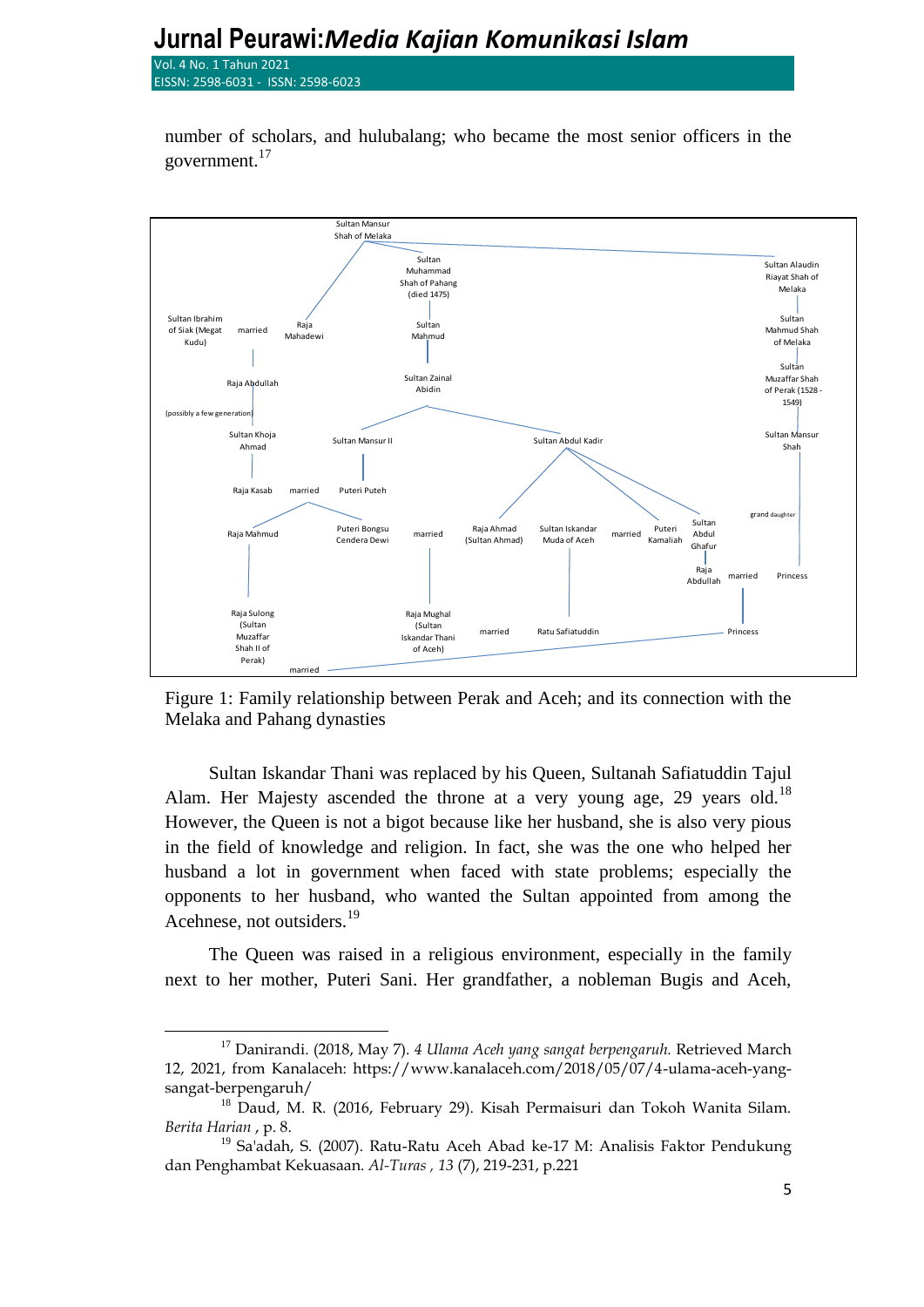Daeng Mansur; from Wajo, once studied in Makkah.<sup>20</sup> Upon returning to Aceh, he was married with a family in Reubee scholar who was known as Tengku Chik di Reubee. Daeng Mansur later days was also known as Teungku di Bugeh.<sup>21</sup> He then opened a school in Reubee where it is narrated that Sultan Iskandar Muda also studied there.<sup>22</sup> Her Majesty also said to be studying to his uncle, Zainal Abidin who emigrated to Lhong, Aceh Besar.<sup>23</sup> He was known as Teungku Lhong because he had a school there. $^{24}$ 

He studied with many teachers and has focused on the development of educational centers. The most renowned center of higher learning, Baiturrahman University is growing rapidly. Competent scholars have been asked by the Queen to write a book so that it can be used as a guide for the people. Among them are Sheikh Nurudin Al-Raniri who wrote a book entitled *Hidayah Al-Iman bi Fadhl Al-Mannan,* Sheikh Abdul Rauf Al-Sinkili who wrote a book entitled *Mir'at Al-Tullab Fi Tasili Ma'rifat Al-Ahkam*, and Sheikh Daud Al-Rumi who authored a book entitled *Risalah Masail Al-Muhtadi Li Ikhwan Al-Mubtadi*. 25

### **Tin Trade**

Her Majesty's expertise in negotiating strategies and international trade relations is evident through her agreement with the Dutch, which deals with the affairs of the tin trade in Perak. In fact, from the time of Sultan Iskandar Muda, Aceh has been regarded as the greatest obstacle to the Dutch in trading of tin, in the region. However, when Sultan Iskandar Thani rule, the Dutch tried to compromise by making an agreement with Aceh in order to be allowed to trade in silver. The Dutch position became stronger on the Straits of Malacca route after defeating the Portuguese in Malacca in early 1641. Thus, the Dutch desire to obtain tin ore in the state of Perak increased. This is because tin was considered the most important

<sup>&</sup>lt;sup>20</sup> Juliani, R. (2017). Menarik Benang Merah: Hubungan Aceh dengan Sulawesi Selatan. *Source*, 3 (1), p.6

<sup>21</sup> Zainuddin, H. (1962). *Tarich Atjeh dan Nusantara.* Medan: Pustaka Iskandar Muda, p.260

<sup>22</sup> Firdaus. (2019, March 30). *Putroe Tsani di Sudut Gampong Reuntoh.* Retrieved March 12, 2021, from Sinarpidie.co: https://sinarpidie.co/news/putroe-tsani-di-sudutgampong-reuntoh/index.html

<sup>23</sup> Bachtiar, T. A. (2014, June 19). *Ijtihad Ulama untuk Pemimpin Perempuan Pertama Aceh.* Retrieved March 12, 2021, from Republika.co.id: https://www.republika.co.id/berita/n7egk510/ijtihad-ulama-untuk-pemimpinperempuan-pertama-aceh

<sup>24</sup> Zainuddin, H. (1962). *Tarich Atjeh dan Nusantara.* Medan: Pustaka Iskandar Muda, p.260

<sup>25</sup> Bachtiar, T. A. (2014, June 19). *Ijtihad Ulama untuk Pemimpin Perempuan Pertama Aceh.* Retrieved March 12, 2021, from Republika.co.id: https://www.republika.co.id/berita/n7egk510/ijtihad-ulama-untuk-pemimpinperempuan-pertama-aceh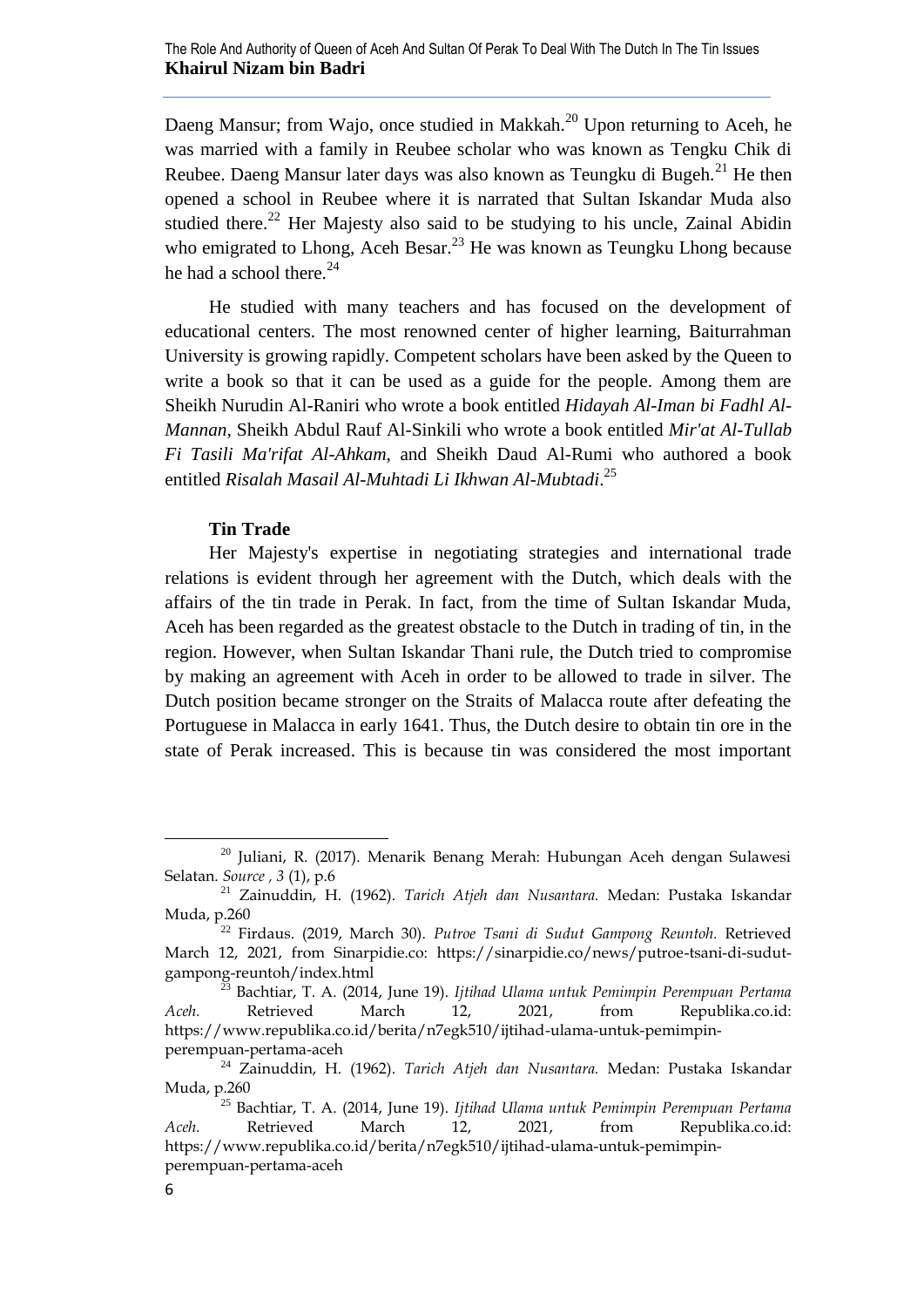$\overline{a}$ 

mineral at the time. It is widely used as a plating tool and armament. In armaments, tin is used to make ammunition. $26$ 

After the death of Iskandar Thani, the Dutch became bolder because they thought that the queen who became the Aceh government, certainly can not monitor the entire territory of the colony. Through trade chief named Jan Dircxen Puijt representing the Dutch Governor of Malacca, the Dutch ignores the role of Aceh, when deciding to personally meet the 10th Sultan of Perak, Sultan Muzaffar Shah II. Among the important contents of the negotiations were the Dutch asking Sultan Muzaffar Shah II to stop trade with other traders; instead only dealing with the Dutch and selling tin at a reasonable price. As a wise ruler, Sultan Muzaffar Shah II who represented the people of Perak tended towards open trade, which was not bound by the monopoly of any party. However, in dealing with the Dutch issue, he was cautious and took a diplomatic approach because he was facing a great power in the Straits of Malacca. On that basis, he welcomed the Dutch representative by presenting a gold dagger. $^{27}$ 

At the same time, Perak still trades with ships from Java and China. Puijt once again asked for a decision from the Sultan of Perak but he asked him to be patient because he needed to get the views of state officials, and Jan Hermasen who was a tin trader who used to trade in Perak, Kedah, Bangri and Ujung Salang. Pujit was allowed to trade in Perak but the monopoly power he demanded was subtly ignored by the Sultan of Perak. For keeping in touch with the Dutch, the Sultan of Perak has conferred the rank of Seri Raja Johan Pahlawan to Puijt complete with the dagger and the sword; a position higher than the post of Syahbandar who controlled the port at the mouth of the Perak River. Puijt was allowed to build new plants in Perak.<sup>28</sup>

On 13 May 1642, Puijt had made an advance payment to Perak, causing the state to be in arrears of the value of the tin trade. In the same year, more Javanese and Chinese ships were allowed to enter the state. This issue has been exploited by the Dutch, ostensibly they had to bear huge losses. Accordingly, Puijt propose to the Dutch Governor of Malacca to an agreement with Aceh and Perak. According to the proposal, only Aceh and the Dutch are allowed to trade in Perak. At the same time, the Dutch Governor in Melaka had called for toll restrictions to be revived in the Straits of Melaka, as had been done by the Portuguese. The toll restriction is

<sup>26</sup> Hasbullah, W. M., & Yatim, O. M. (2013). Teknologi Istinggar: Beberapa Ciri Fizikal dalam Aplikasi Teknikalnya. *International Journal of the Malay World and Civilization (IMAN)* (3), 51-59, p.56

<sup>27</sup> Winstedt, R. O., & Wilkinson, R. J. (1974). *A History of Perak.* Kuala Lumpur: The Malaysian Branch of the Royal Asiatic Society, p.25

<sup>28</sup> Winstedt, R. O., & Wilkinson, R. J. (1974). *A History of Perak.* Kuala Lumpur: The Malaysian Branch of the Royal Asiatic Society, p.25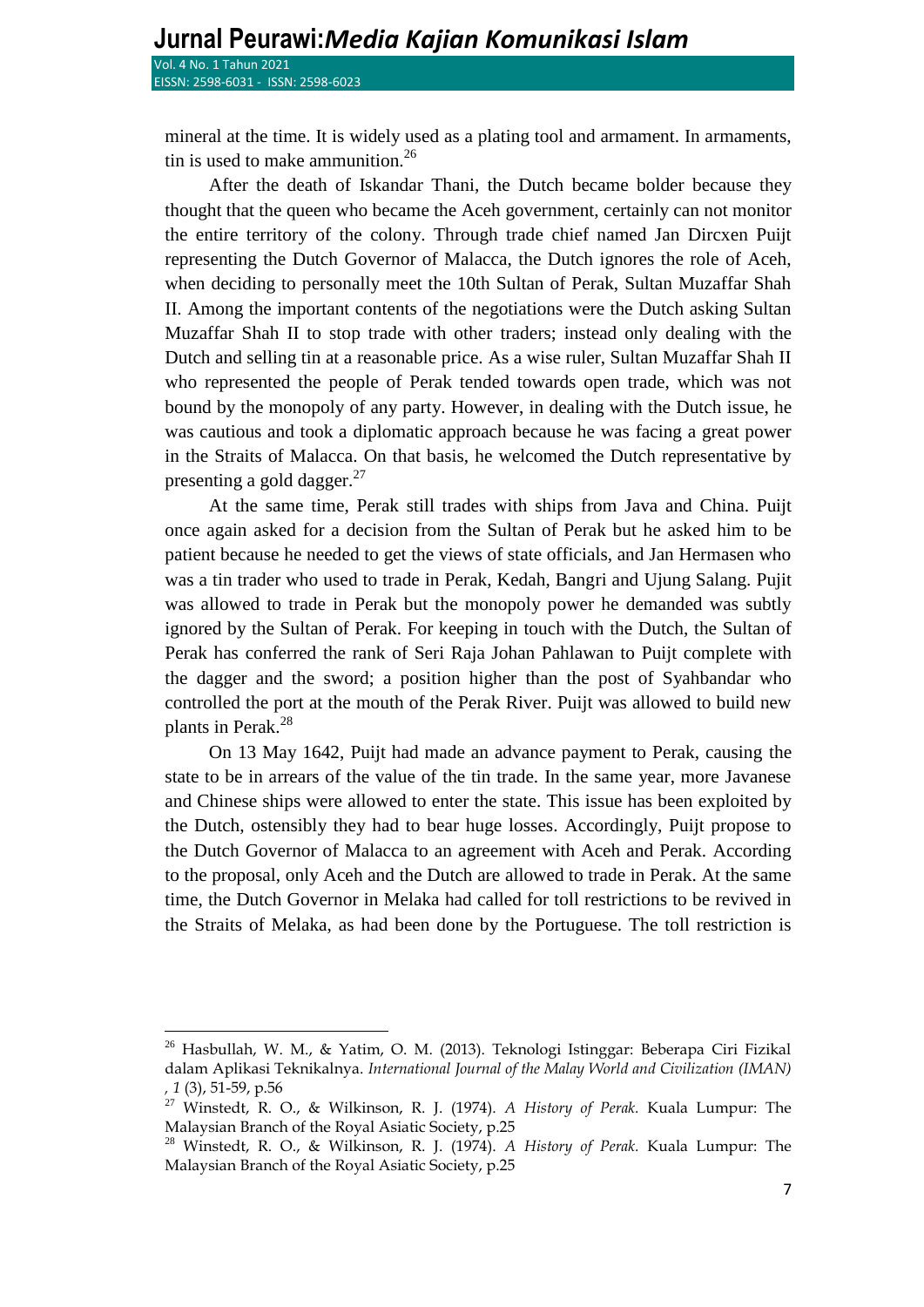meant by obtaining a permit in Melaka. The purpose is for them to be able to control the entry of foreign ships, especially into the state of Perak.<sup>29</sup>

The Sultan of Perak agreed to the Dutch proposal, and ordered foreign ships entering Perak to obtain permits in Melaka first. The Bendahara of Perak on the other hand was dissatisfied with the Dutch treatment to the one of his merchant ships, and threatened to withdraw the plant facilities granted to Puijt. In 1644, there was a clash between the Dutch and Perak when the Sultan of Perak did not want to hand over the Cambodian ships to the Dutch. The European authority in Melaka claimed that the ship had invaded the state of Perak without taking a permit in Melaka. The allegation was denied by the Sultan of Perak because the ship had obtained permission from a Dutch merchant named Bronckman. In addition, the crew consists of Minangkabau people, who had taken refuge from the Queen of Aceh. Dutch Governor of Malacca then sends ship called de Vos and Lieffde to surround the estuary of Sungai Perak, to block the passage of the ships owned by the Malays, and Javanese. The Sultan of Perak then sent a delegation to Melaka to negotiate. A Dutch representative named Walravaan was sent to Perak to stop the siege, and trade returned to normal. $30$ 

News of the siege in Perak finally comes to the knowledge of Aceh, and the Queen demanded an explanation. Dutch commissioner named Vlamigh instructed to meet the Queen of Aceh to give an explanation of what had happened. Dutch attempt to gain a monopoly of tin trade, however, was rejected by the Queen of Aceh. In 1645, an agreement was signed between the Dutch and Aceh. Ironically, more and more Moors ships are entering Perak. On 3 July 1647, the Dutch acted by blocking Indian Muslim/Moors ships from entering the Straits of Malacca. As a result, the Dutch plant in Surat, India had to close the following year, as it was attacked by locals dissatisfied with the Dutch decision to block their merchant ships. $31$ 

Dutch more aggressively blocking the entrance to the port of Aceh and Perak. Upset with the actions made by the Dutch, Queen of Aceh asked the Dutch Governor General Cornelis van der Lijn to reopen restrictions because according to hier, Aceh has never violated the agreement. In 1648, the Dutch pressured the Mataram Ruler to prevent his people from coming to Perak for business. The following year, an Indian Muslim ship laden with cargo was seized by the Dutch. Not just that, an agreement was made between Surat and the Dutch, to prevent the entry of Moors's vessels to the Malay states such as Aceh, Perak, Kedah and Ujong

<sup>29</sup> Winstedt, R. O., & Wilkinson, R. J. (1974). *A History of Perak.* Kuala Lumpur: The Malaysian Branch of the Royal Asiatic Society, p.26

<sup>30</sup> Winstedt, R. O., & Wilkinson, R. J. (1974). *A History of Perak.* Kuala Lumpur: The Malaysian Branch of the Royal Asiatic Society, p.26

<sup>31</sup> Winstedt, R. O., & Wilkinson, R. J. (1974). *A History of Perak.* Kuala Lumpur: The Malaysian Branch of the Royal Asiatic Society, p.27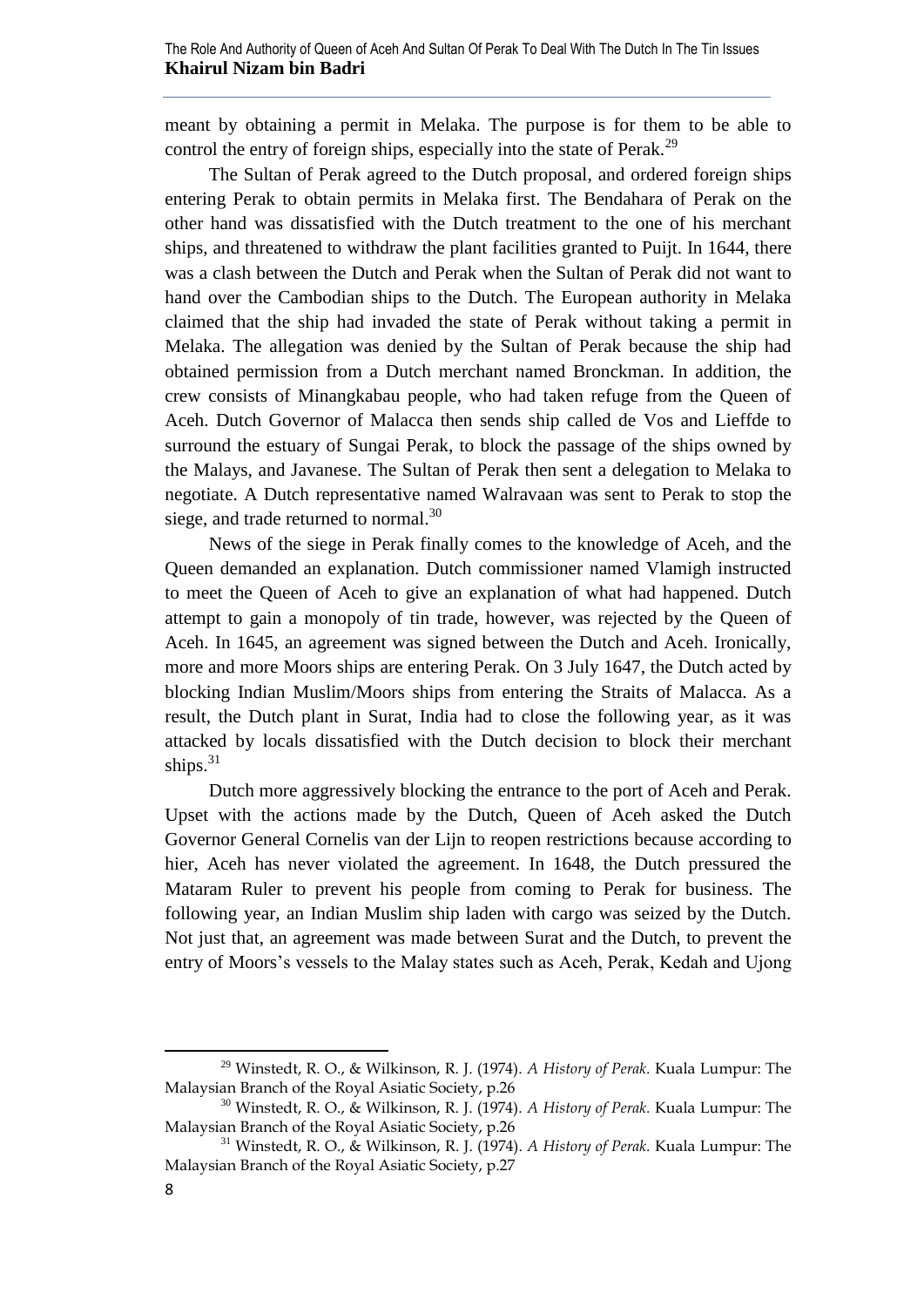$\overline{a}$ 

Salang. Such efforts bore fruit when the Dutch managed to reap extraordinary profits, from the tin revenue of the state of Perak.<sup>32</sup>

The Dutch sent their representative named Joan Truijtman to consult Aceh, the desire to monopolize tin trade in Perak. Apparently the Queen agreed to the negotiations. An agreement was signed between the Sultan of Perak, representatives of Aceh and the Governor-General Cornelis van der Lijn which recognizes only the representative of Aceh and the Netherlands are allowed to trade in silver. The Sultan of Perak promised to expel all foreign traders and not allow them to come again to do business in Perak. The selling price of tin has also been fixed. The agreement was signed by the Sultan, and the chiefs of Perak on 15 August 1650. The agreement was taken by Truijtman to Aceh to be signed by representatives of Aceh. It was only on 15 December 1650 that the treaty was completely signed.<sup>33</sup>

In silence, the Perak state dignitaries had made plans to attack the Dutch plant. Finally in 1651, the Perak army led by Temenggong and Shahbandar killed all the Dutch who were in the plant, causing the plant to be abandoned for two years.<sup>34</sup>

On 15 December 1653, Truijtman returned to Sultan Muzaffar Shah II to conclude a new treaty. Probably because the Sultan of Perak died soon after, the agreement stopped. The treaty was finally signed on December 7, 1655. Perak was represented by Sultanah Aminah Tojin (probably Queen Sultan Muzaffar Shah II), the Raja Muda of Perak and senior dignitaries. Among the contents of the agreement is that all disputes, and piracy activities are stopped, Perak must pay compensation for damage to the plant, and the attackers on the plant, including the state officials involved, must be punished. Silver also needs to give a piece of river land; which can accommodate cannons, residences and storage warehouses. The agreement was sent to Aceh to be confirmed by the Queen and the chiefs who were 14 people total.<sup>35</sup>

The Dutch accused Perak of not respecting the agreement. This is because their plant has been attacked for the second time, and foreign traders are still free to enter the state. Truijtman was ordered to bring the ships Domburg and Concordia to conduct a siege over Perak. The siege had lasted for four years, and greatly affects the trade owned by the Aceh and Perak.<sup>36</sup>

In 1659, Aceh ask the Dutch end the siege. Then on June 20, 1659, the Dutch provide a new draft agreement with Aceh. Among its contents are the execution of

<sup>32</sup> Winstedt, R. O., & Wilkinson, R. J. (1974). *A History of Perak.* Kuala Lumpur: The Malaysian Branch of the Royal Asiatic Society, p.27

<sup>33</sup> Winstedt, R. O., & Wilkinson, R. J. (1974). *A History of Perak.* Kuala Lumpur: The Malaysian Branch of the Royal Asiatic Society, p.28

<sup>34</sup> Said, M. (1981). *Aceh Sepanjang Abad* (Vol. 1). Medan: PT Percetakan dan Penerbitan Waspada, p.381

<sup>35</sup> Winstedt, R. O., & Wilkinson, R. J. (1974). *A History of Perak.* Kuala Lumpur: The Malaysian Branch of the Royal Asiatic Society, p.28

<sup>36</sup> Winstedt, R. O., & Wilkinson, R. J. (1974). *A History of Perak.* Kuala Lumpur: The Malaysian Branch of the Royal Asiatic Society, p.29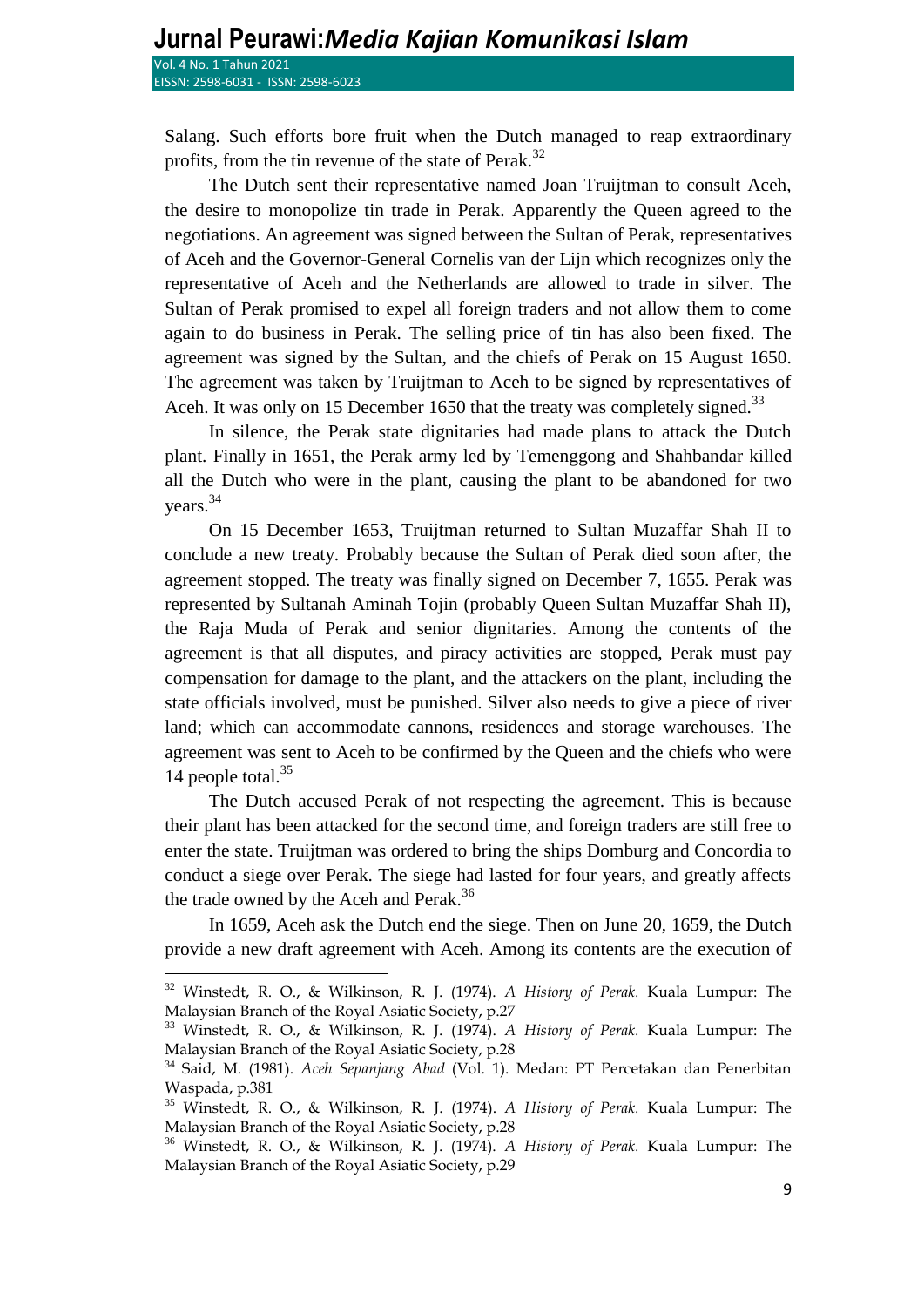punishment on state officials involved in plant attacks; compensation payments; redistribution of revenue ratios; and permission to build a new plant in Perak, as well as resident offices in Aceh.<sup>37</sup>

The agreement was signed by Aceh on 23 September 1659. Offenses involving Bendahara in the event of an attack the plant, has been pardoned by Queen Aceh, and allowed to remain on duty in Perak. However, the Dutch request Aceh, handed Shahbandar to be judged. Queen Aceh agreed to indemnify the Dutch for the incident that happened in Perak. Foreign traders were once again stressed not to be allowed to trade tin in Perak. The revenue collected from ships that enter the state, will be split between Aceh and the Dutch.<sup>38</sup>

At the Queen's discretion, the wrongdoing of the Shahbandar Perak only needs to be redeemed with compensation. Not only that, Perak's outstanding debts have also been written off. As noted in Valentijn's record on 26 August 1660, any Dutch attempt to monopolize the tin trade met with failure. However, the Dutch did not give up and sent the ship Kleen Amsterdam to guard the waters around the state of Perak, to ensure the agreement was complied with. The ship later sank in 1662 and was replaced by a ship named Charlois. In March 1663, Aceh ask Perak to send annual duty consistent with its position as the country under the auspices of Aceh. However, Perak was unable to do so due to the siege carried out by the Dutch. In return, two boats belonging to Aceh, has sailed Perak on June 17, 1663; regardless of the permits that need to be obtained from the Dutch resident's office Two ships belonging to Aceh has taken all the tin in Perak at the time, leaving the impression of a loss to the Dutch. Finally towards the end of 1663, the Dutch decided to close their plant in Perak.<sup>39</sup>

# **D. Analysis**

Firearms began to replace traditional weapons in Europe in the 16th century. In Europe, weapon technology was developed based on the speed and accuracy of firing. Further, the focus is on the life cycle of consumption, and the waste of consumption.<sup>40</sup> The production of military equipment in the 17th century increased, compared to the previous century. The UK alone has produced 20,000 tonnes of production.<sup>41</sup> This situation has caused European countries to seek new sources that are effective and have the potential to be used as equipment or weapons

<sup>37</sup> Winstedt, R. O., & Wilkinson, R. J. (1974). *A History of Perak.* Kuala Lumpur: The Malaysian Branch of the Royal Asiatic Society, p.29

<sup>38</sup> Winstedt, R. O., & Wilkinson, R. J. (1974). *A History of Perak.* Kuala Lumpur: The Malaysian Branch of the Royal Asiatic Society, p.30

<sup>39</sup> Winstedt, R. O., & Wilkinson, R. J. (1974). *A History of Perak.* Kuala Lumpur: The Malaysian Branch of the Royal Asiatic Society, p.35

<sup>40</sup> Burt, R. (1995). The Transformation of the Non-Ferrous Metals Industries in the Seventeenth and Eighteenth Centuries. *The Economic History Review New Series* , 48 (1), 23-45, p.32

<sup>&</sup>lt;sup>41</sup> Burt, R. (1995). The Transformation of the Non-Ferrous Metals Industries in the Seventeenth and Eighteenth Centuries. *The Economic History Review New Series*, 48 (1), 23-45, p.33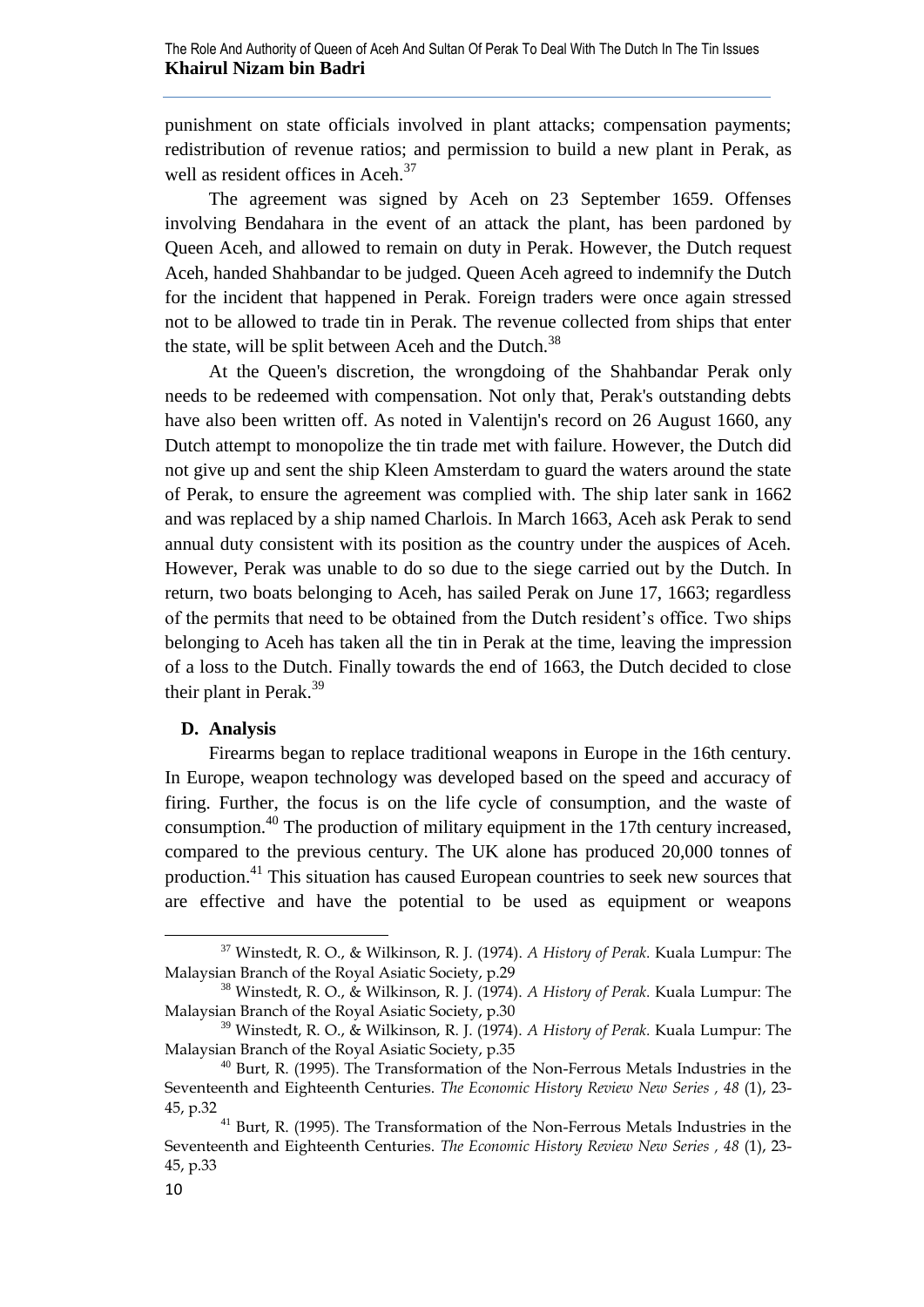l

components. Among the main factors considered are durability (life expectancy) and production costs.

In the history of the Islamic caliphate, firearms were widely used in the Ottoman Empire during the reign of Sultan Murad II (ruled 1421-1451). The Ottoman Empire also had high technology in the production of cannons. The technologies used are copper and tin as the primary source, and bronze as the secondary source.<sup>42</sup>

In the manufacture of weapons, tin is considered the most important source, especially in the production of ammunition. Tin is included in the group of non ferrous metals; which shows that it has high durability, because it does not rust. In addition, it is lightweight, soft, low tensile strength, and easy to forge.

One of the locations identified as having a lot of tin is in Malaya; especially the state of Perak. For that reason, Perak has never stopped being visited by tin traders, including the efforts of European countries to colonize the state.

In the 17th century, the Dutch dominated the Straits of Malacca route, replacing the Portuguese as the new European power. In fact, the main enemy of the Dutch was not the Portuguese but the English. The two countries have been involved in a series of wars starting from 1652. The main factor in the outbreak of war is competition for trade routes and colonial areas. To dominate the trade routes, the British built large and powerful military ships, while the Dutch focused on the development of cargo ships. $43$ 

In the Straits of Melaka, route competition is becoming more intense. Although, the Dutch became the new rulers in 1641, they could not stop the English ships from hovering in and out. When the Dutch blocked Muslim Indian ships from entering the Straits of Malacca, then these Muslim Indian traders had made the British their ally. They hired British ships to carry their merchandise and the Dutch could do nothing.<sup>44</sup>

Perhaps being pressured by the English, the Dutch use force to suppress Aceh and Perak in order to receive their monopoly plans. When their plan to monopolize failed, they accused the Aceh and Perak had violated the agreement, and thus to lay siege on the Malay states. $45$ 

Sultan of Perak and Queen of Aceh have treated requests submitted by the Dutch, with the utmost diplomacy; even to bestow medals of greatness on them.

<sup>&</sup>lt;sup>42</sup> Ayduz, S. (2006). Artillery Trade of the Ottoman Empire. Manchester: Foundation for Science Technology and Civilisation, p.15

<sup>&</sup>lt;sup>43</sup> Israel, J. (1995). *The Dutch Republic: Its Rise, Greatness and Fall, 1477-1806. Oxford:* Clarendon Press, p.713

<sup>&</sup>lt;sup>44</sup> Arasatnam, S. (1969). Some Notes on the Dutch in Malacca and the Indo-Malayan Trade 1641-1670. Journal of Southeast Asian History , 10 (3), 480-490, p.489

<sup>&</sup>lt;sup>45</sup> Ahmad, Z. (1972). *Sekitar Keradjaan Atjeh dalam tahun 1520-1675*. Medan: Penerbit Monora. p.52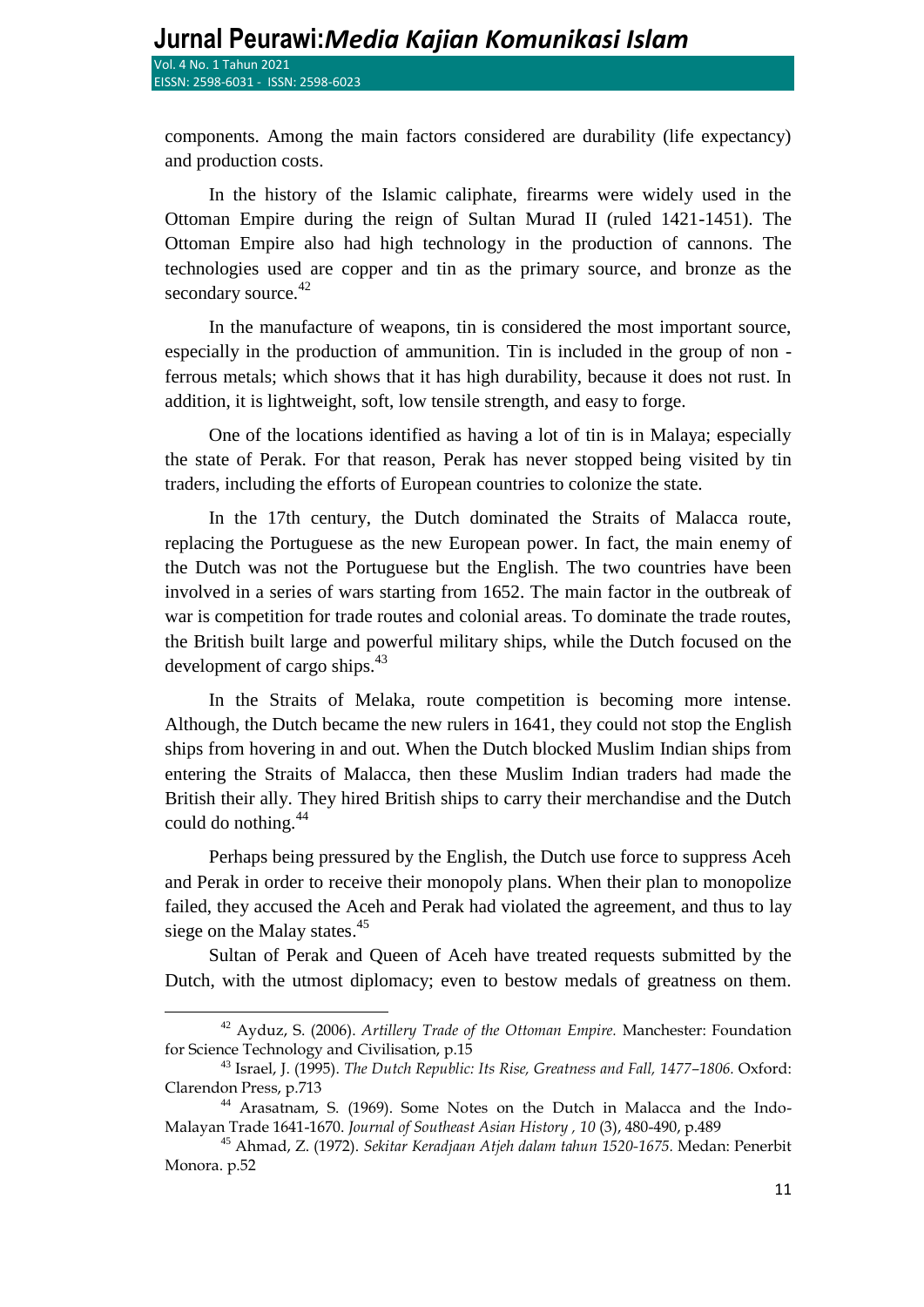The Sultan of Perak bestowed on Puijt, the title of Seri Raja Johan Pahlawan which was higher than Syahbandar, while the Queen bestowed the title of Orang Kaya Panglima Raja, and the state chief's dagger to the Dutch Governor of Melaka, Balthasar Bort.<sup>46</sup>

On the other hand, the supply of tin from Perak to Aceh may have to do with the production of weapons such as cannon and flintlock mechanism. Aceh military has elite troops who skillfully handle flintlock mechanism. While the guns produced by Aceh, has been modified from the technology developed by the Ottoman Empire until the Portuguese colonial astounding to see an unusually large size.<sup>47</sup>

### **E. Conclusion**

Both Sultan Iskandar Thani and Ratu Safiatuddin, as well as Sultan Muzaffar Shah II, each received very widespread exposure during the reign of Sultan Iskandar Muda. This is because since childhood, they have been able to see how the Ruler of Aceh's renowned, controlling trade with foreign nations. His talent is most noticeable when planning a systematic management of the port, so that traders can berths, and trade as much as possible in Aceh.<sup>48</sup> Various nations including Europe came to trade in Aceh Sultan Iskandar Muda showed a trend toward the implementation of an open trading system.

Such an approach was adopted by subsequent rulers, Sultan Iskandar Thani and his Majesty the Queen, as well as Sultan Muzaffar Shah II when dealing with the Dutch who intended to monopolize trade in the state of Perak, especially those related to tin ore. The Dutch's passion for dominating the tin trade eventually ate away, when its plant offices were destroyed by locals. This was due to their actions of blocking and besieging other merchant ships from entering to trade.

## **Bibliography**

- Ahmad, Z. (1972). *Sekitar Keradjaan Atjeh dalam tahun 1520-1675*. Medan: Penerbit Monora .
- Andaya, L. Y. (1992). Interactions with the Outside World and Adaptation in Southeast Asian Society, 1500-1800. In N. Tarling (Ed.), *The Cambridge History of Southeast Asia* (Vol. 1, pp. 345-401). Cambridge: Cambridge University Press.

<sup>46</sup> Winstedt, R. O., & Wilkinson, R. J. (1974). *A History of Perak.* Kuala Lumpur: The Malaysian Branch of the Royal Asiatic Society, p.32

<sup>&</sup>lt;sup>47</sup> Lombard, D. (1986). *Kerajaan Aceh Jaman Sultan Iskandar Muda (1607-1636).* (W. Arifin, Trans.) Jakarta: Balai Pustaka, p.120

<sup>&</sup>lt;sup>48</sup> Lombard, D. (1986). *Kerajaan Aceh Jaman Sultan Iskandar Muda (1607-1636).* (W. Arifin, Trans.) Jakarta: Balai Pustaka, p.135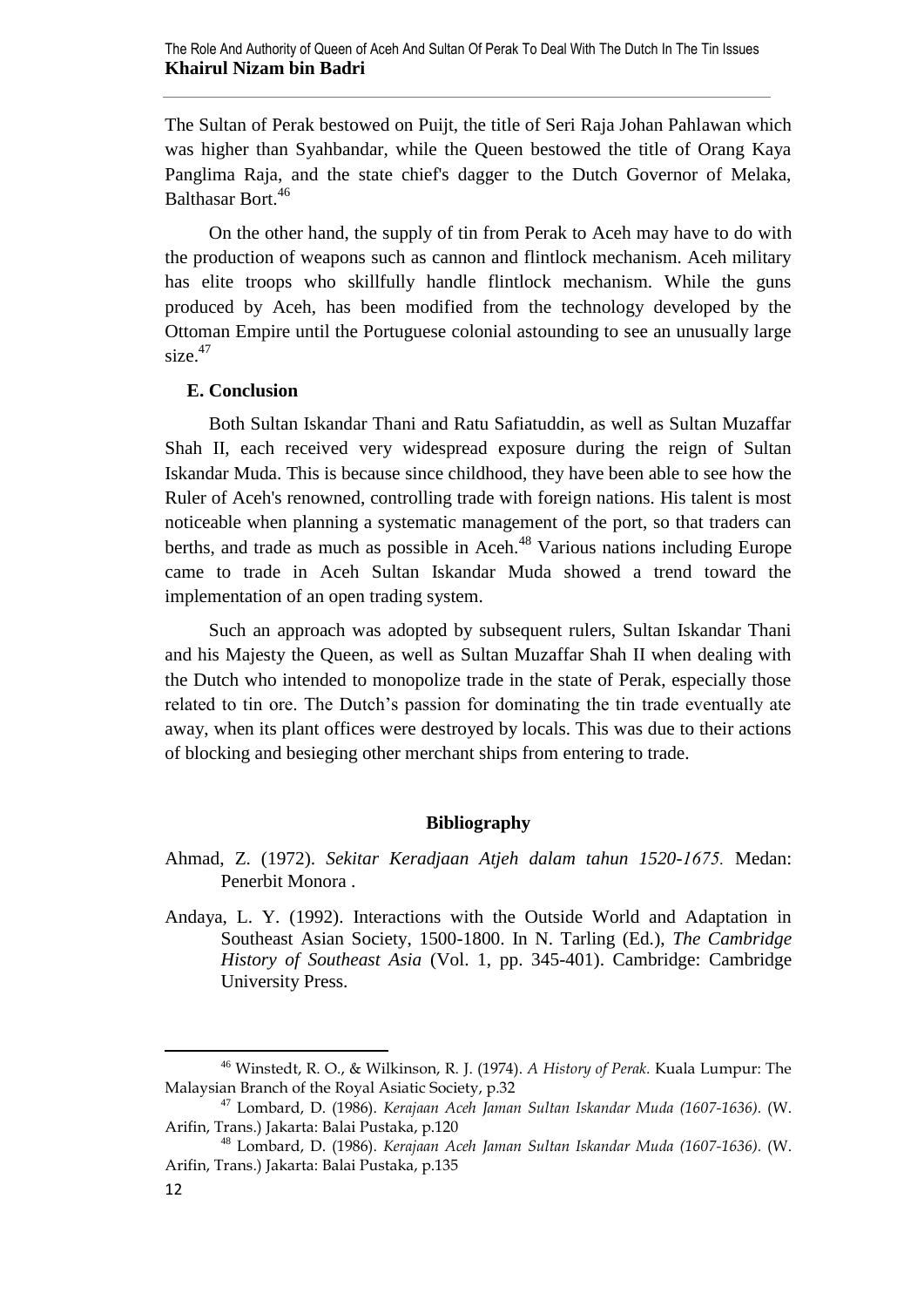- Arasatnam, S. (1969). Some Notes on the Dutch in Malacca and the Indo-Malayan Trade 1641-1670. Journal of Southeast Asian History, 10(3), 480-490.
- Ayduz, S. (2006). *Artillery Trade of the Ottoman Empire.* Manchester: Foundation for Science Technology and Civilisation.
- Bachtiar, T. A. (2014, June 19). *Ijtihad Ulama untuk Pemimpin Perempuan Pertama Aceh.* Retrieved March 12, 2021, from Republika.co.id: https://www.republika.co.id/berita/n7egk510/ijtihad-ulama-untukpemimpin-perempuan-pertama-aceh
- Burt, R. (1995). The Transformation of the Non-Ferrous Metals Industries in the Seventeenth and Eighteenth Centuries. *The Economic History Review New Series*, 48(1), 23-45.
- Danirandi. (2018, May 7). *4 Ulama Aceh yang sangat berpengaruh.* Retrieved March 12, 2021, from Kanalaceh: https://www.kanalaceh.com/2018/05/07/4-ulama-aceh-yang-sangatberpengaruh/
- Daud, M. R. (2016, February 29). Kisah Permaisuri dan Tokoh Wanita Silam. *Berita Harian* , p. 8.
- Effendy, H. (2017, June 19). *Sultan Iskandar Muda: Penakluk Alam Melayu dari Aceh.* Retrieved March 12, 2021, from The Patriots: https://www.thepatriots.asia/sultan-iskandar-muda-penakluk-alam-melayudari-acheh/
- Firdaus. (2019, March 30). *Putroe Tsani di Sudut Gampong Reuntoh.* Retrieved March 12, 2021, from Sinarpidie.co: https://sinarpidie.co/news/putroe-tsanidi-sudut-gampong-reuntoh/index.html
- Gischa, S. (2020, January 08). *Biografi Sultan Iskandar Muda dan Perjuangannya.* Retrieved March 15, 2021, from Kompas.com: https://www.kompas.com/skola/read/2020/01/08/100000069/biografisultan-iskandar-muda-dan-perjuangannya?page=all
- Hasbullah, W. M., & Yatim, O. M. (2013). Teknologi Istinggar: Beberapa Ciri Fizikal dalam Aplikasi Teknikalnya. *International Journal of the Malay World and Civilization (IMAN)*, *1* (3), 51-59.
- Hassan, W. A. (2016). *Kesultanan Melayu Pahang.* Retrieved March 12, 2021, from Portal Diraja Pahang: http://www.dirajapahang.my/portaldiraja/?page\_id=115
- Israel, J. (1995). *The Dutch Republic: Its Rise, Greatness and Fall, 1477–1806.* Oxford: Clarendon Press.
- Juliani, R. (2017). Menarik Benang Merah: Hubungan Aceh dengan Sulawesi Selatan. *Source*